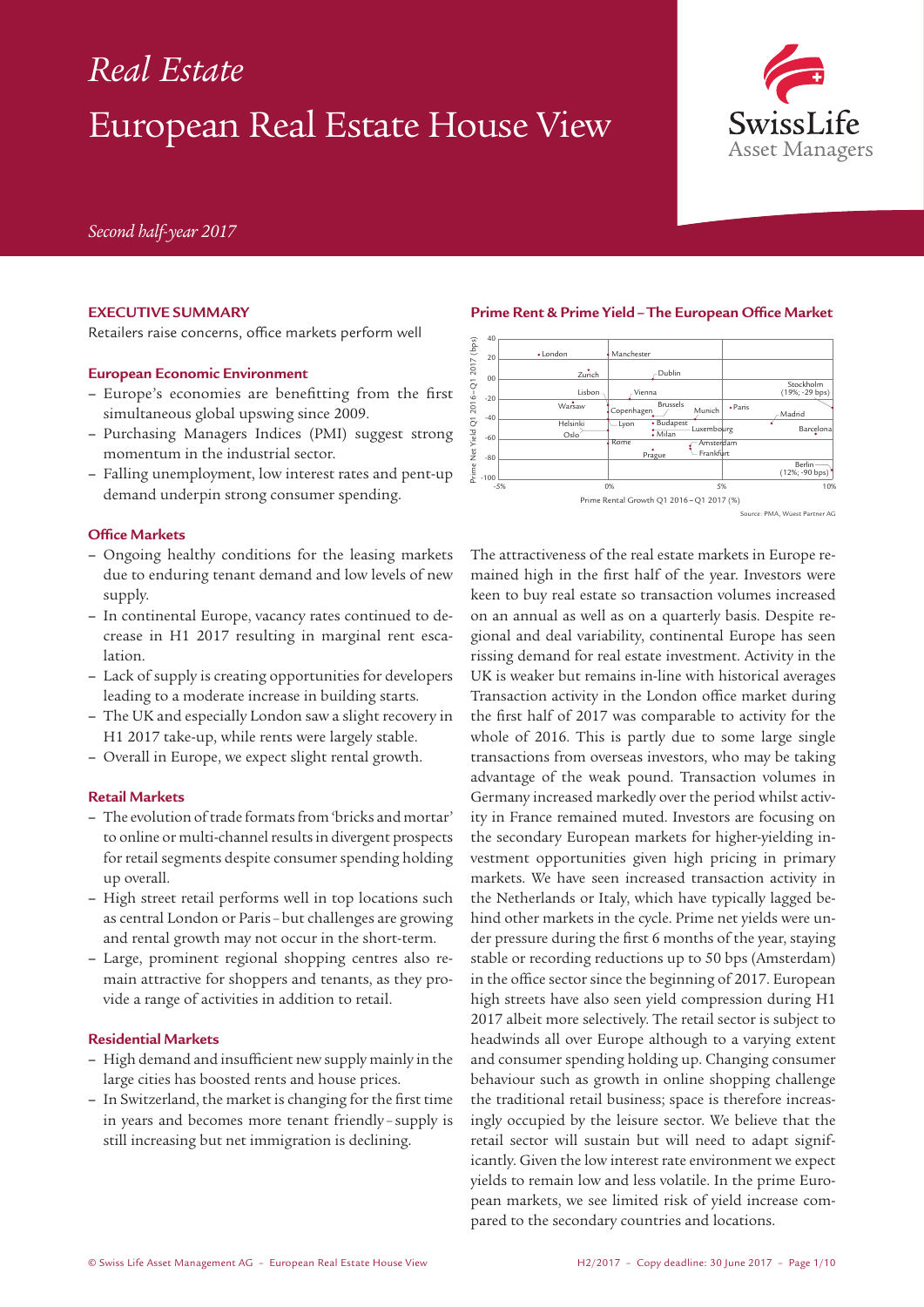# **UNITED KINGDOM**

Three years or more of uncertainty

# **Economic Environment**

- **–** Exporters benefit from strong global dynamics and the competitive advantage of a weak currency.
- **–** Real disposable incomes are being held back due to high inflation.
- **–** We expect subdued capital expenditure by the corporates given the uncertainty of Brexit negotiations.

#### **Office Market**

- **–** Prime rents edged down slightly in London over Q1 2017. Rental values in regional markets are stable or growing.
- **–** Overseas investment demand is maintaining low yields for prime real estate in London.
- **–** Leasing activity was subdued in Q2 2017 in London but is 12% ahead of the 10-year average, suggesting that underlying demand remains robust.
- **–** Vacancy rates in London are in line with long term averages but there is a significant volume of space coming through the development pipeline.

#### **Retail Market**

- **–** London's retail leasing market has been resilient over the last year.
- **–** Vacancy rates have been stable in the prime areas around Bond Street, Oxford Street and Regent Street.
- **–** Prime Zone A retail rents in the West End stood at GBP 2'200 per sq. ft. per year as at Q4 2016.
- **–** Strong overseas investor demand for prime central London retail has driven investment yields to exceptionally low levels.

#### **Residential Market**

- **–** UK house prices rose 4.9% in the 12 months to June 2017.
- **–** Shortage of available homes to purchase continues to constrain activity.
- **–** UK residential price growth is forecast to be in the region of 14% over the next five years. UK rental values are forecast to increase around 10% over the next five years.

#### **Expected Trends (next 6 months)**

|                |                          | Office        |               | <b>Retail</b> |                          | <b>Residential</b> |
|----------------|--------------------------|---------------|---------------|---------------|--------------------------|--------------------|
|                | <b>Rents</b>             | Yields        | <b>Rents</b>  | Yields        | <b>Rents</b>             | Yields             |
| London         | $\mathbf{\Sigma}$        | $\rightarrow$ | $\rightarrow$ | $\rightarrow$ | N                        | $\rightarrow$      |
| Birmingham     | ↗                        | N             | $\rightarrow$ | $\rightarrow$ | $\overline{\mathcal{A}}$ | $\rightarrow$      |
| <b>Bristol</b> | $\overline{\mathcal{A}}$ | $\Delta$      | $\rightarrow$ | $\rightarrow$ | $\rightarrow$            | $\rightarrow$      |
| Edinburgh      | $\rightarrow$            | N             | $\rightarrow$ | $\Delta$      | $\rightarrow$            | $\rightarrow$      |
| Glasgow        | $\rightarrow$            | N             | $\rightarrow$ | N             | $\rightarrow$            | $\rightarrow$      |
| Leeds          | $\overline{\mathcal{A}}$ | $\rightarrow$ | $\rightarrow$ | $\rightarrow$ | $\rightarrow$            | $\rightarrow$      |
| Manchester     | $\rightarrow$            | $\rightarrow$ | $\rightarrow$ | $\rightarrow$ | $\overline{\mathcal{A}}$ | $\rightarrow$      |

With the unexpected outcome of the election in June 2017, with the incumbent government losing their outright majority, at the time of writing it is too soon to be certain about the implications. We have therefore based our view on the developments so far. Although investment volumes have been relatively subdued since the UK voted to leave the EU in June 2016, there continues to be strong demand for good quality assets. Average deal size has been rising as the number of transactions has fallen. This reflects the impact of a smaller number of larger transactions as market liquidity has fallen. However, in our view it is a shortage of sellers rather than buyers that has driven this transactional decline. International capital is the main driver of demand in London accounting for around 80% of transactions. Appetite from domestic buyers remains as the income component of property remains attractive given low gilt rates.

The office tenant base in London is increasingly diverse and Brexit is expected to accelerate the move away from financial service towards technology occupiers. The UK retail sector is facing challenges, particularly due to proportionally high online spending. So far, the retail market in London has been resilient, supported by inbound tourism spending due to the weak pound. House buyer sentiment is expected to be fragile during the UK/EU negotiation period but the prolonged low interest rate environment will provide support for those with a mortgage and should reduce the risk of a housing market correction. However, affordability in the housing market is already stretched and buyers are unlikely to want to stretch their finance much further against an uncertain economic backdrop. The outlook for rental growth within the residential sector is weaker as household incomes are likely to be squeezed by higher inflation and weaker employment growth. The average buyer in London borrows four times their income and their ability to do so has been dependent on low interest rates. The affordability pressures in London mean that price growth is expected to underperform the UK average over the next five years.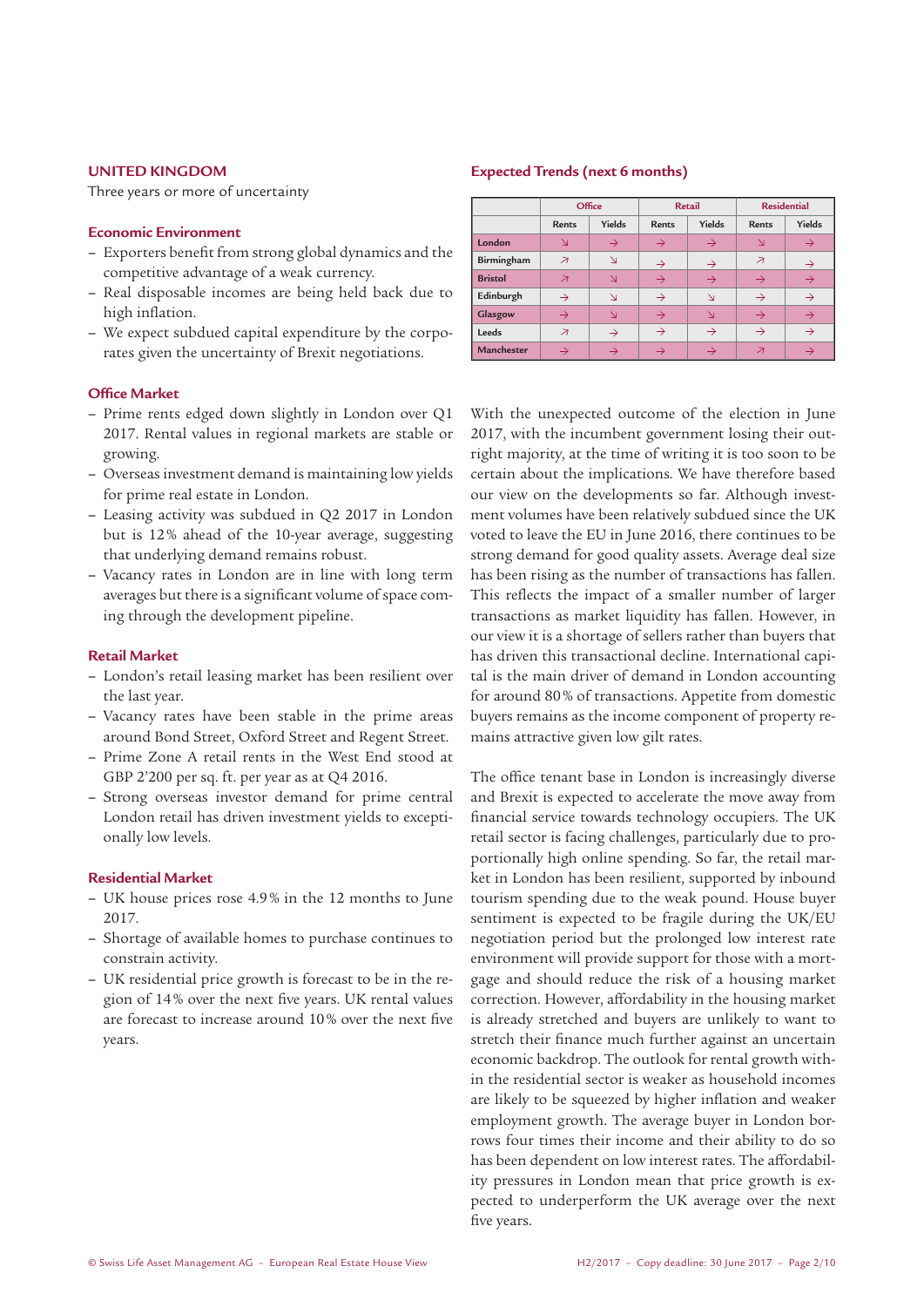# **GERMANY**

Good prospects for economy and real estate markets

# **Economic Environment**

- **–** Germany's economy strongly benefits from a weak currency and growing global demand.
- **–** Employment numbers continue to rise, yet wage growth remains subdued given its position in the economic cycle.
- **–** Annual inflation surpassed 2% in Q1 2017, but this is likely to be temporary.

#### **Office Market**

- **–** In the first quarter of 2017, office take-up activity remained high with regional differences driven by the number of large lettings.
- **–** On the supply side, completions are expected to remain subdued overall but could start to rise in selected markets as a reaction to the increasing scarcity of available modern space.
- **–** Office vacancy decreased over the last quarters, mainly in the Top 7 markets, reaching 6% on average in Q1 2017.
- **–** For the next quarters we expect further rent escalation, with significant growth in Berlin and moderate growth rates in the other Top 7 markets as well as regional markets with a strong economic basis.

#### **Retail Market**

- **–** The changing of trade formats from pure 'bricks and mortar' to online or multi-channel results in divergent rental growth prospects by segment.
- **–** For the majority of high street locations and shopping centres rents are expected to remain at current levels or remain under pressure. Only prime areas and centres are likely to provide upside potential in the medium term. In contrast, there is ongoing positive momentum for rental growth in retail warehousing.

# **Residential Market**

- **–** In Q1 2017, asking rents rose by 0.9% on average in Germany and 1.2% in the Top 7 markets. The purchase prices for flats were equally strong.
- **–** We expect an increase in average rents of just over 2% p.a. in the next few years, as well as an increase of around 1% p.a. in less popular regions.

#### **Expected Trends (next 6 months)**

|                   | Office                   |                                         |                          | <b>Retail</b>           |                          | <b>Residential</b> |  |
|-------------------|--------------------------|-----------------------------------------|--------------------------|-------------------------|--------------------------|--------------------|--|
|                   | <b>Rents</b>             | Yields                                  | <b>Rents</b>             | Yields                  | <b>Rents</b>             | Yields             |  |
| <b>Berlin</b>     | $\overline{\mathcal{A}}$ | $\overline{\Delta}$                     | $\overline{\mathcal{A}}$ | $\Delta$                | $\overline{\mathcal{A}}$ | $\Delta$           |  |
| Cologne           | $\overline{\mathcal{A}}$ | $\Delta$                                | $\rightarrow$            | $\Delta$                | $\overline{\mathcal{A}}$ | N                  |  |
| <b>Dusseldorf</b> | $\overline{\mathcal{A}}$ | $\overline{\mathsf{N}}$                 | $\rightarrow$            | $\overline{\mathsf{N}}$ | $\overline{\mathcal{A}}$ | N                  |  |
| Frankfurt         | ↗                        | $\mathbf{\mathop{\mathsf{N}}\nolimits}$ | $\rightarrow$            | $\Delta$                | $\overline{\mathcal{A}}$ | N                  |  |
| Hamburg           | $\overline{\mathcal{A}}$ | N                                       | $\rightarrow$            | $\Delta$                | $\overline{\mathcal{A}}$ | N                  |  |
| Munich            | ↗                        | $\Delta$                                | $\overline{\mathcal{A}}$ | $\Delta$                | $\overline{\mathcal{A}}$ | N                  |  |
| Stuttgart         | ↗                        | $\mathbf{\Sigma}$                       |                          | N                       | ↗                        |                    |  |

The German investment market has started strongly into the 2017 with transaction volumes of EUR 12.5 bn for commercial and EUR 3.5 bn for residential property in the first quarter. However, the figures may be somewhat misleading since many transactions were agreed in 2016 but only recently completed. After years of strong demand, the investment market is characterised by insufficient supply. New record sales figures are unlikely to be achieved in 2017. As a result of the strong competition among investors, prime yields continued to fall noticeably in 2016. Prime yields in the top locations fell not only in the office but also the retail and residential sectors below 4%. In 2017 so far prime yields have continued falling, mainly in the top locations. Examples are offices in Berlin with yields about 3% and Munich with 3.25% which the lowest yields in Europe. By contrast, secondary markets offer considerable high initial yields of 5% on average compared to 3.75% in the Top 7 markets (figures for year-end 2016). For all asset classes a further decline in prime yields is expected in 2017. In the following years, yields are anticipated to remain more or less stable, with some upward pressure. There are clear leasing activity differences between sectors. While the office markets benefit from the good economic performance, a large number of traditional retailers are subject to intense competition through e-commerce and consumers' changing consumption preferences and leisure expectations. The consequences of structural changes are not only visible in secondary cities and locations but also in a growing number of high street locations and shopping centres. Demand for space is declining whilst vacancy rates and rental periods are rising resulting in stagnating or decreasing rents in less attractive locations.

In the residential sector, migration to the economically strong regions remains a strong driver. A growing population in these locations are counterbalanced by inadequate new construction of housing.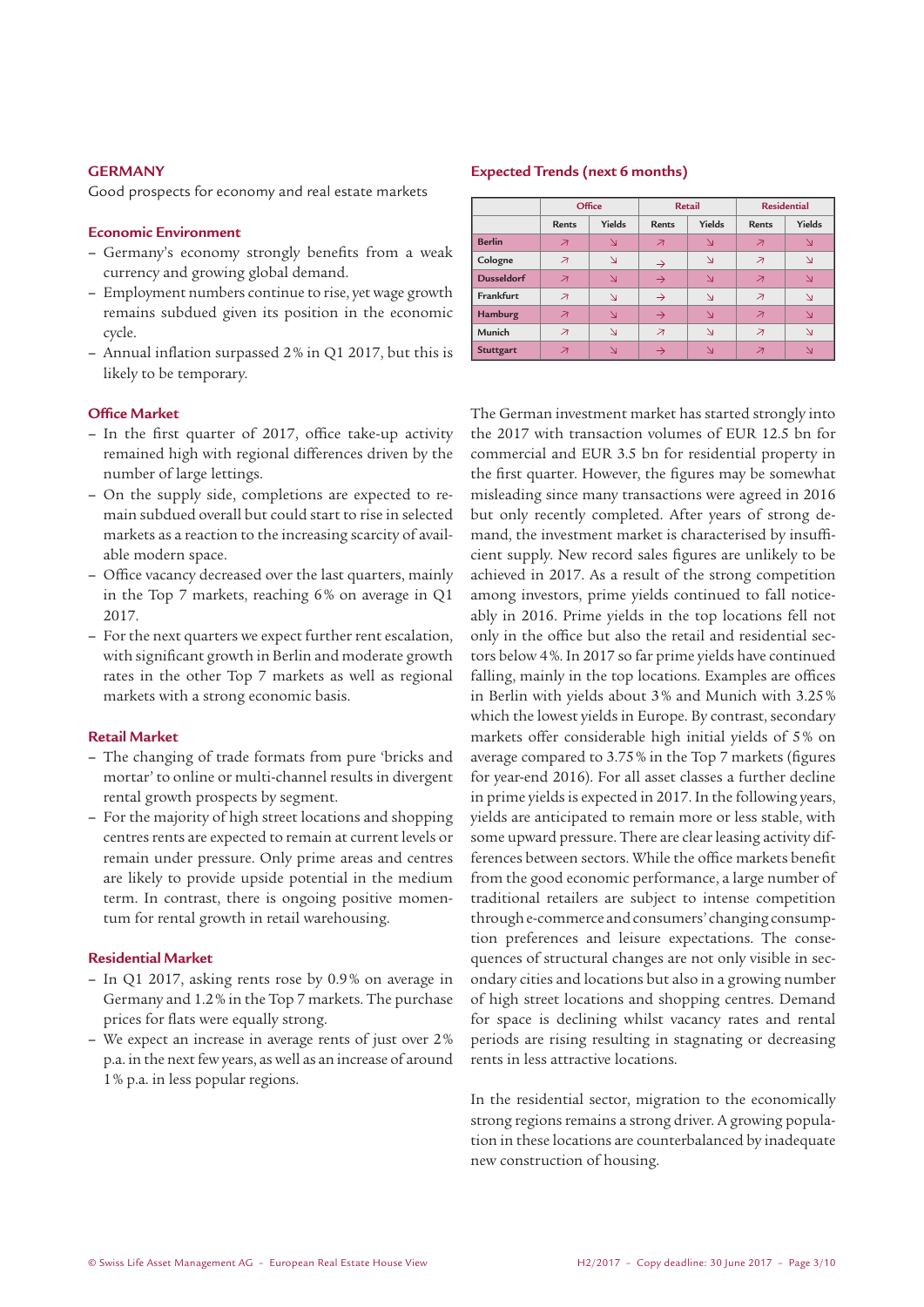# **FRANCE**

Stronger economy and resilient real estate markets

# **Economic Environment**

- **–** France is benefitting from the global economic upswing and a favourable exchange rate.
- **–** Investor sentiment has improved after the presidential & parliamentary elections.
- **–** Macron's success depends on successful implementation of his reform promises, yet opposition from the street remains a key risk.

#### **Office Market**

- **–** The strengthening economy is noticeable in the Greater Paris Area and large regional cities supporting occupier and investment demand.
- **–** The Greater Paris Area remains the main investment market, totalling 60% of the EUR 3 bn. investment volume in office properties in Q1 2017.
- **–** Prime office yields in Paris CBD remain low at 3% down 25 bps year-on-year. Rents remain stable at EUR 790 in Paris and EUR 300 in Lyon. They are expected to grow in the medium term.
- **–** Regional cities continue to offer a combination of attractive prime yields (e.g. 4% in Lyon), resilient markets and a lack of quality properties.

# **Retail Market**

- **–** High street retail is sought-after by tenants looking for maximum exposure in a very competitive market.
- **–** Clothing and footwear retailers are seeing strong competition from e-commerce while cosmetics and food retailers have seen turnovers increase (turnover index  $+10\%$  YoY).
- **–** Small and medium-sized shopping centres are under pressure, seeing month-on-month decreases of between 1% and 4% since the end of 2015.
- **–** In this context, rents remain flat and prime retail yields remain low at 2.5% in Paris and 3.5% in large regional cities.

#### **Residential Market**

- **–** 2016 was exceptional with 9% more units sold compared to 2015. This increase is expected to continue in 2017 and 2018 but at a lower rate.
- **–** Investors have become increasingly interested in the residential market due to attractive yields (2.5%–3%) and a liquid, resilient market.
- **–** Rents recorded a modest increase of 1.7% in 2016.

#### **Expected Trends (next 6 months)**

|                  |                          | Office |               | <b>Retail</b> |                          | <b>Residential</b> |  |
|------------------|--------------------------|--------|---------------|---------------|--------------------------|--------------------|--|
|                  | <b>Rents</b>             | Yields | <b>Rents</b>  | Yields        | <b>Rents</b>             | Yields             |  |
| Paris            | $\overline{\mathcal{A}}$ | N      | $\rightarrow$ | $\rightarrow$ | $\overline{\mathcal{A}}$ | N                  |  |
| Lyon             | $\overline{\mathcal{A}}$ | N      | $\rightarrow$ | $\rightarrow$ | $\overline{\mathcal{A}}$ | $\rightarrow$      |  |
| <b>Marseille</b> | $\rightarrow$            |        | $\rightarrow$ | $\rightarrow$ | $\overline{\mathcal{A}}$ | $\rightarrow$      |  |
| Lille            | $\rightarrow$            | N      | $\rightarrow$ | $\rightarrow$ | $\overline{\mathcal{A}}$ | $\rightarrow$      |  |
| <b>Bordeaux</b>  |                          |        |               | $\rightarrow$ | $\overline{\mathcal{A}}$ |                    |  |

On the 7th of May 2017, France elected Emmanuel Macron as its new president. His pragmatic and probusiness political line has created hopes for his ability to implement structural reforms. The strengthening of the economy is expected to have positive impacts on the real estate markets too. The French office market remains one of the main investment markets in Europe as it is resilient and offers high liquidity. As a result, well located prime offices in large cities are sought-after by investors and prime yields fell in all cities to record lows. Despite these low levels, prime yields remain attractive as the riskfree interest rate spread remains flat at 3% in Paris and +/- 4% in other large regional cities. Rents remain flat although growth is expected in the coming years as vacancy rates are falling and developments remain limited. In the Paris region, vacancy rates decreased from 7.1% in March 2016 to 6.5% in March 2017. This drop is due to Inner Paris and La Défense markets, reflecting the popularity of high quality properties with tenants.

The retail market in France has seen some recovery in investment activity, with EUR 5 bn. invested in 2016. However, the retail market is facing challenges from rising online shopping and new consumer habits. In terms of rents and footfall, the trend is positive for very large shopping centres, factory outlets and high-street retail stores with grade A tenants. Small and medium-sized shopping centres and retail parks may experience falling footfall due to increased competition from larger centres and e-commerce. Food and beverage and cosmetics retailers have been performing strongly.

The residential market was dynamic in 2016 compared to 2015 and the trend is expected to continue in 2017 and 2018. As prime office yields tend to equal residential yields, investors are returning to this market which is very liquid and resilient. They also stand to benefit from a lack of housing placing upwards pressure on pricing (+3.7% increase in the price per square meter in Paris in 2016).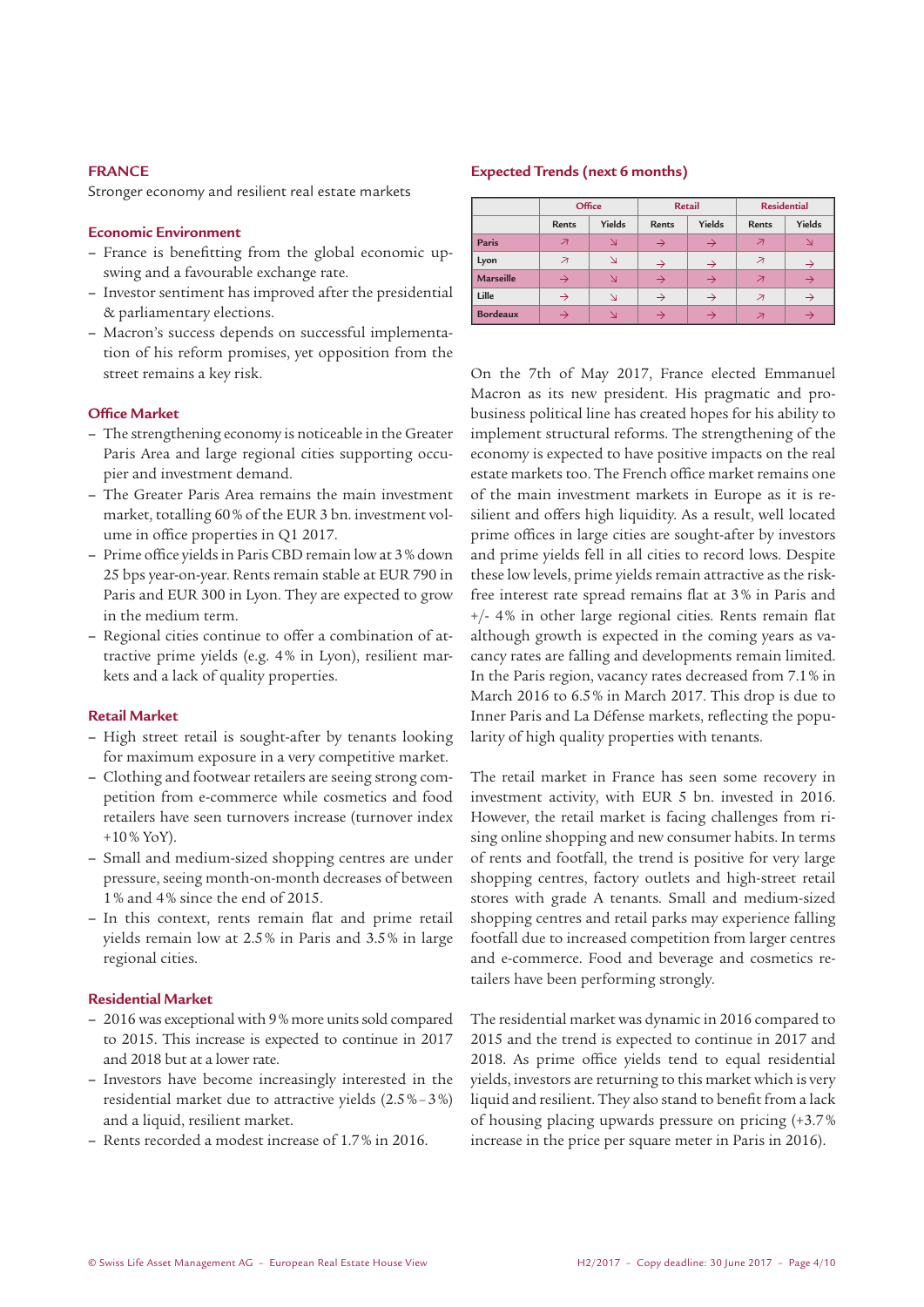# **SWITZERLAND**

Retail market challenges increase

# **Economic Environment**

- **–** The strong Franc continues to weigh on manufacturers and parts of the tourism industry.
- **–** Switzerland experiences a jobless recovery.
- **–** Earlier stimuli like those from low interest rates, falling import prices and migration are fading out.

#### **Office Market**

- **–** Supply of office space increased in the five largest markets.
- **–** Take-up continues to be low leading to increasingly large tenant incentives.
- **–** Rents were stable, but we expect rents to be flat or slightly decreasing in the short-term.
- **–** Desk sharing increasingly reduces demand of large companies for office space.

#### **Retail Market**

- **–** The retail sector is facing headwinds in both prime and secondary locations.
- **–** We expect rents to decrease over the course of this year.
- **–** Physical clothing and footwear retailers are under pressure, whereas the food sector will be important for the future development of the retail sector.
- **–** There is uncertainty on how much and what kind of space is needed in the future.

# **Residential Market**

- **–** Quoted rents for rented apartments are decreasing, in new buildings they fell roughly 2% and in existing stock by approximately 1%.
- **–** Rental price decline for apartments has been consistent across different locations including city centre, suburb and rural locations.
- **–** Residential supply volumes are still high and growing in some peripheral regions.

#### **Expected Trends (next 6 months)**

|              | Office        |               | <b>Retail</b> |               | <b>Residential</b> |               |
|--------------|---------------|---------------|---------------|---------------|--------------------|---------------|
|              | <b>Rents</b>  | Yields        | <b>Rents</b>  | Yields        | <b>Rents</b>       | Yields        |
| Zurich       | N             | ↘             | N             | N             | $\rightarrow$      |               |
| Geneva       | N             | N             | N             | N             | $\rightarrow$      | N             |
| <b>Bern</b>  | $\rightarrow$ | $\rightarrow$ | N             | $\rightarrow$ | $\rightarrow$      | ╲             |
| <b>Basel</b> | $\rightarrow$ | $\rightarrow$ | N             | $\rightarrow$ | $\rightarrow$      | N             |
| St.Gallen    | N             | $\rightarrow$ | N             | $\rightarrow$ | N                  | $\rightarrow$ |
| Lausanne     |               |               |               |               |                    |               |

In Switzerland's five largest urban areas, supply of office space is still increasing. The additional office space is hardly expected to be fully absorbed by the market (availability rate ranges from 2.4% to 5.4%), resulting in rising vacancy rates particularly in Zurich, Geneva, and Bern. The market situation can be considered a tenants' market and tenants increasingly require high fit-out standards. However, the office market seems to be stabilising in the current environment of higher vacancy rates, which are still relatively low in comparison to other European countries. In Zurich, for example, more leasing activity has been recorded, although the vacancy rate is still elevated.

The situation on the retail market remains tense. We witness headwinds in the retail sector, also in prime locations, although individual good deals are closed. In contrast to other European countries, Switzerland is not only faced by increasing online shopping but also challenges resulting from continuing shopping tourism. Both factors drive the reduction of productivity in retail spaces. How the sector evolves is unclear. The food sector has been relatively immune to both online shopping and shopping tourism but even their market share may be under threat of erosion. Landlord investment will be increasingly important as retailers seek more efficient space. However, trends are subject to rapid change and the retail sector is already well behind the level of service found in other European countries, same day delivery for example.

Price momentum in the residential real estate market has slowed further over the last 12 months, whereas imbalances remain at high levels. We expect the market for rented apartments to remain tense without further escalation. Without consideration of the change in the reference interest rate, quoted market rents are likely to drop by 0.9% over the course of 2017. Residential supply is still high in some peripheral regions. Rents decreased slightly in the past year and we expect them to be stable or decrease a little further due to a high level of construction activity and decreasing net migration.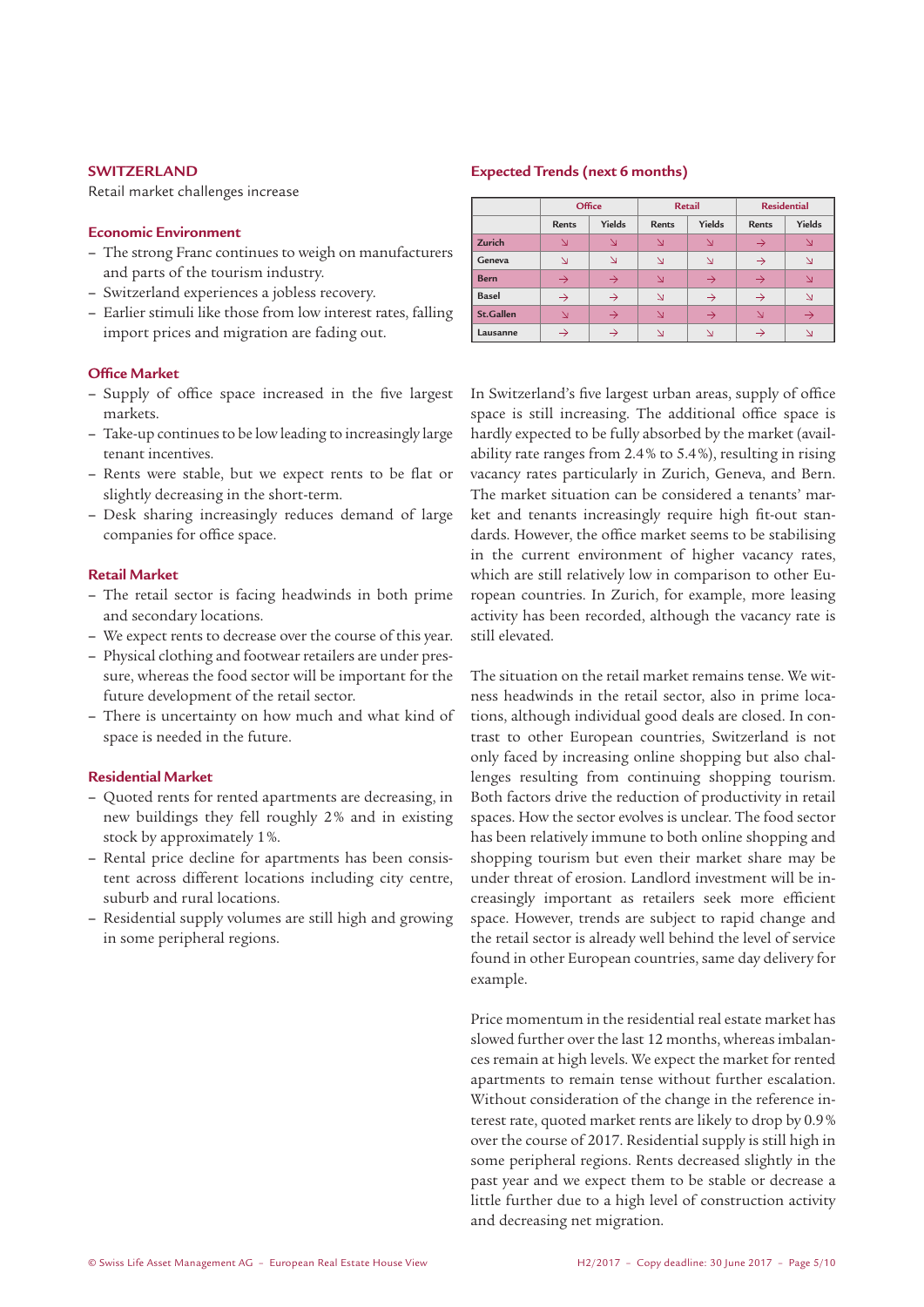#### **AUSTRIA, BENELUX AND IRELAND**

Strong export momentum with risks of domestic overheating

#### **Economic Environment**

The region benefits strongly from the simultaneous global upswing. All countries are comparably small and open and thus depend on their exports. Exports in countries that use the euro are benefitting from the weak currency. Prospects of rising public infrastructure spending on both sides of the Atlantic will be a positive driver for all these economies. Belgium is the weakest performer in the group as a combined result of its comparably softer economic fundamentals, poor reform progress since 2008 and high exposure of its export portfolio to other Eurozone members. However, economic prospects for Brussels differ from the rest of the country and are much more positive. Low interest rates and falling unemployment suggest that the risk of domestic economies overheating is growing. We expect the following average annual growth rates over the next ten years: Netherlands: 1.1%–1.6%, Belgium:1.0%–1.5%, Ireland: 2.5%–3.0%. With the exception of Belgium, inflation rates remain well contained for the time being. Nevertheless, ultra-loose monetary policies by the ECB look increasingly inappropriate for this region.

#### **Real Estate Markets**

Looking at the markets in Western Europe apart from the Swiss Life home markets, office markets appear to be fairly resilient. Looking at the Benelux countries, vacancy rates have decreased in Brussels and Amsterdam, the latter reporting rates of 12.8% in Q1 2017 down from 18% in 2011. Luxemburg's vacancy rate slightly increased during 2016, but the office market is well oriented with a take up of 77'000 sqm in Q1 2017. It has benefited from growing demand from finance and service sector companies. In all three capital cities, further rental growth is expected, although the trajectory in Brussels is anticipated to be flatter than in Amsterdam and Luxembourg. For Amsterdam, it is important to note the decline in incentives, which put effective rents more under upwards pressure after 2009 than the nominal values show. The Dublin office leasing market has been strong with activity ahead of the 10 year average. Occupiers have focused on the city centre with the TMT and Financial sectors accounting for 50% of the market. Supply in the city centre is limited and consequently market conditions are landlord favourable. Prime rents in the city centre have broadly doubled since 2012 to around EUR 630 per sqm. Although sustained office demand is expected there has been a pick-up in development. This is likely to limit the scope for further prime rental growth this year. The Vienna office market recorded robust demand in 2016, just below the 10-year average, but started with low leasing activities in 2017. As a result of a lack of completions within the last few years, office vacancies decreased to 5.4% in Q1 2017, accompanied by a slight increase in rents. The prospects for further rental growth in the coming quarters are still in place. However, a number of projects under construction may raise the vacancy rate again and dampen rental growth in the following years.

The prospects for the retail markets in the region are comparable with competition between traditional and online trade or rather the transformation to multi-channel being the main driver. Rents are expected to remain stable or marginally increase in high street locations only. The recovery of the Irish and Dutch economy led to recent rental increases in the main shopping areas in Dublin and Amsterdam. However, forecasts for Dublin are subdued whereas Amsterdam still offers moderate potential for rental growth due to further economic recovery as well as increased tourism spending. Tourism is also important for Vienna, which is increasingly a focus for retailers. Rental dynamics have already slowed in 2016, such that we expect no short-term change. Brussels has exhibited stable prime rents for some years now, but a lack of demand suggests no short-term rental increase.

|                 | Office |        | Retail |        |
|-----------------|--------|--------|--------|--------|
|                 | Rents  | Yields | Rents  | Yields |
| Amsterdam       |        |        |        |        |
| <b>Brussels</b> |        |        |        |        |
| Luxembourg      |        |        |        |        |
| <b>Dublin</b>   |        |        |        |        |
| Vienna          |        |        |        |        |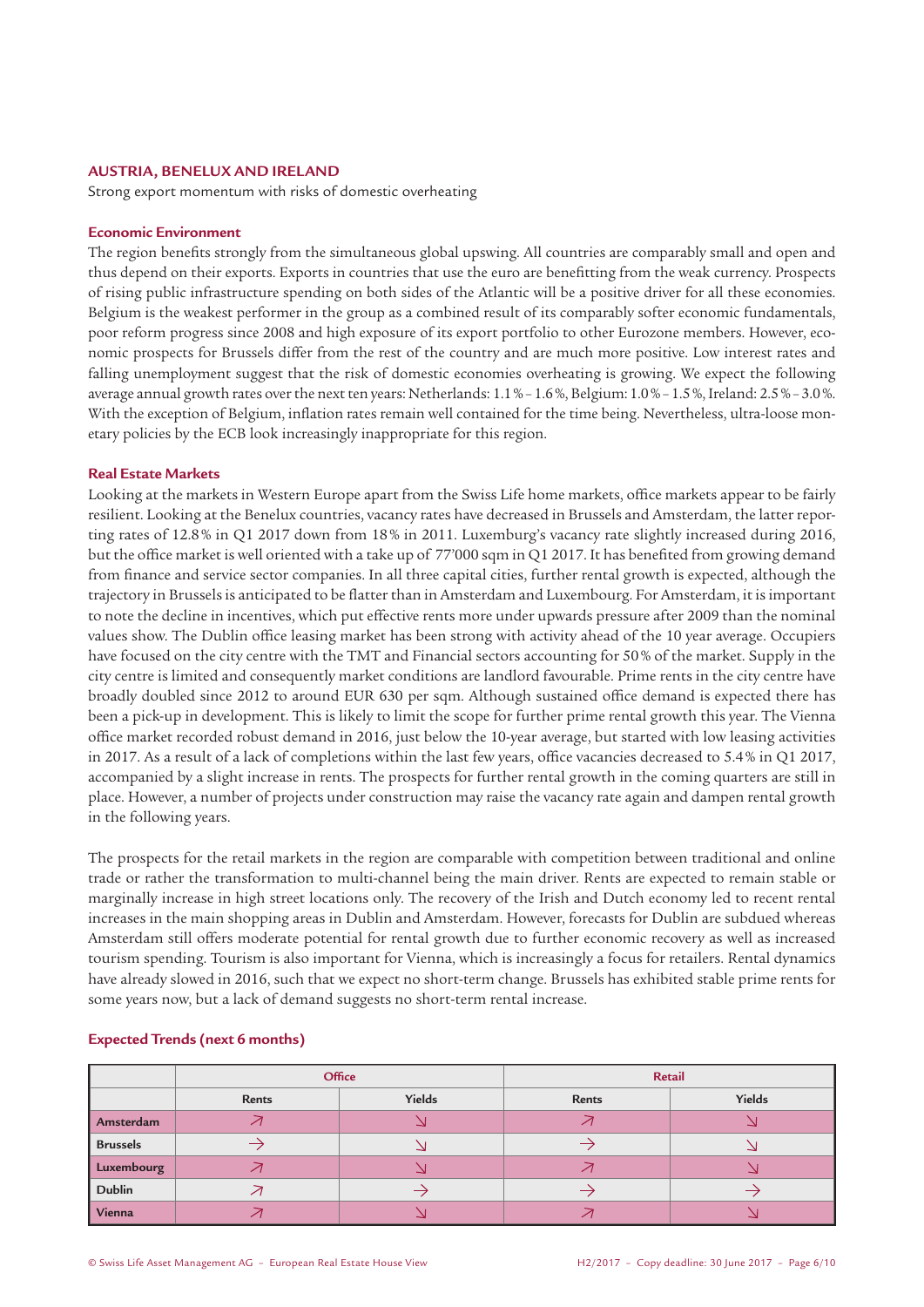# **DENMARK, FINLAND, NORWAY AND SWEDEN**

Expectation of a convergence of the economies and real estate markets in the Nordic countries

# **Economic Environment**

The Nordic countries were characterised by divergent economic trends after the global financial crisis but all economies have started to recover recently. Sweden reached above-average GDP growth with rates up to 4% in the last few years although a slight slowdown is expected in the short and medium term (1.2%–1.7% over the next ten years). Sweden's Riksbank has successfully prevented Krona appreciation with a negative interest rate policy. In contrast, Finland was strongly affected by slowing exports after 2009 and only started to recover as recently as in 2016 (+1.6%). In the years between 2008 and 2015, the competitiveness and reform willingness of Finland fell behind other Euro member states. A general agreement with labour unions to tackle wage pressure was successfully implemented and benefits the Finish economy in the current global cyclical upswing. Norway has suffered from the low oil price and Denmark due to weakness of the extraction industry. For the next five years Consensus Economics forecasts converging growth rates in the Nordic countries, with Sweden and Norway leading the upturn and Finland still lagging behind. Employment should rise moderately by 0.5%–0.7% per annum.

#### **Real Estate Markets**

In the last few years the office markets in the Nordic capitals have reflected overall economic trends. In Stockholm noticeable net absorption of office space resulted in a decrease in vacancy and strong rental growth. Copenhagen, Oslo and particularly Helsinki have experienced muted demand and rising vacancy rates. This picture started to improve from 2016 resulting in decreasing availability in Oslo and Copenhagen in the first quarter 2017. Ongoing weakness in the Helsinki office market remains. Prime rents remained stable in the major markets, but rental growth escalation continued in Stockholm in the first months of this year (+2% to EUR 48 per sqm and month). The prospects for the office markets are moderately positive. A further recovery in the economy, stabilisation of demand, vacancy rates and moderate rental growth are expected for the Nordic capitals. The exception is Stockholm where an increase in construction activities should increase office vacancy so that rental growth will slow down at medium term.

Retail markets in the Nordics have correlated again significantly reflective of the overall economic trends. However, in the last few years, rental growth has been seen in high street shops in Copenhagen, Oslo and Stockholm. In Stockholm, for example, prime rents for high street shops have risen by 15% over the last 5 years. Average rents in Swedish shopping centres also increased by around 1.5% p.a. Meanwhile, in Finland, rents in Helsinki's prime areas as well as in shopping centres have shown stagnation and slight decline respectively. In the context of the ongoing recovery in all countries, rental growth is to be expected in all retail segments for the short and medium term.

The investment markets in Northern Europe are very liquid, with a volume of EUR 30 bn invested in commercial property in 2016, significantly exceeding the 10-year average of EUR 22 bn. In Q1 2017 transaction volume of approximately EUR 9 bn suggests sustained demand by both domestic and international investors. Prime yields have been under pressure in the first months of 2017, particularly in the office sector and the Helsinki market with its comparatively high yields (4.25%). Stockholm has also seen marginal yield compression to new record levels of about 3.3%. In the retail sector high street yields remained stable in the last quarter –with yields particularly low in Copenhagen and Stockholm at levels of 3.0% and 3.25% respectively.

|            | Office       |        | Retail |        |
|------------|--------------|--------|--------|--------|
|            | <b>Rents</b> | Yields | Rents  | Yields |
| Copenhagen |              |        |        |        |
| Helsinki   |              |        |        |        |
| Oslo       |              |        |        |        |
| Stockholm  |              |        |        |        |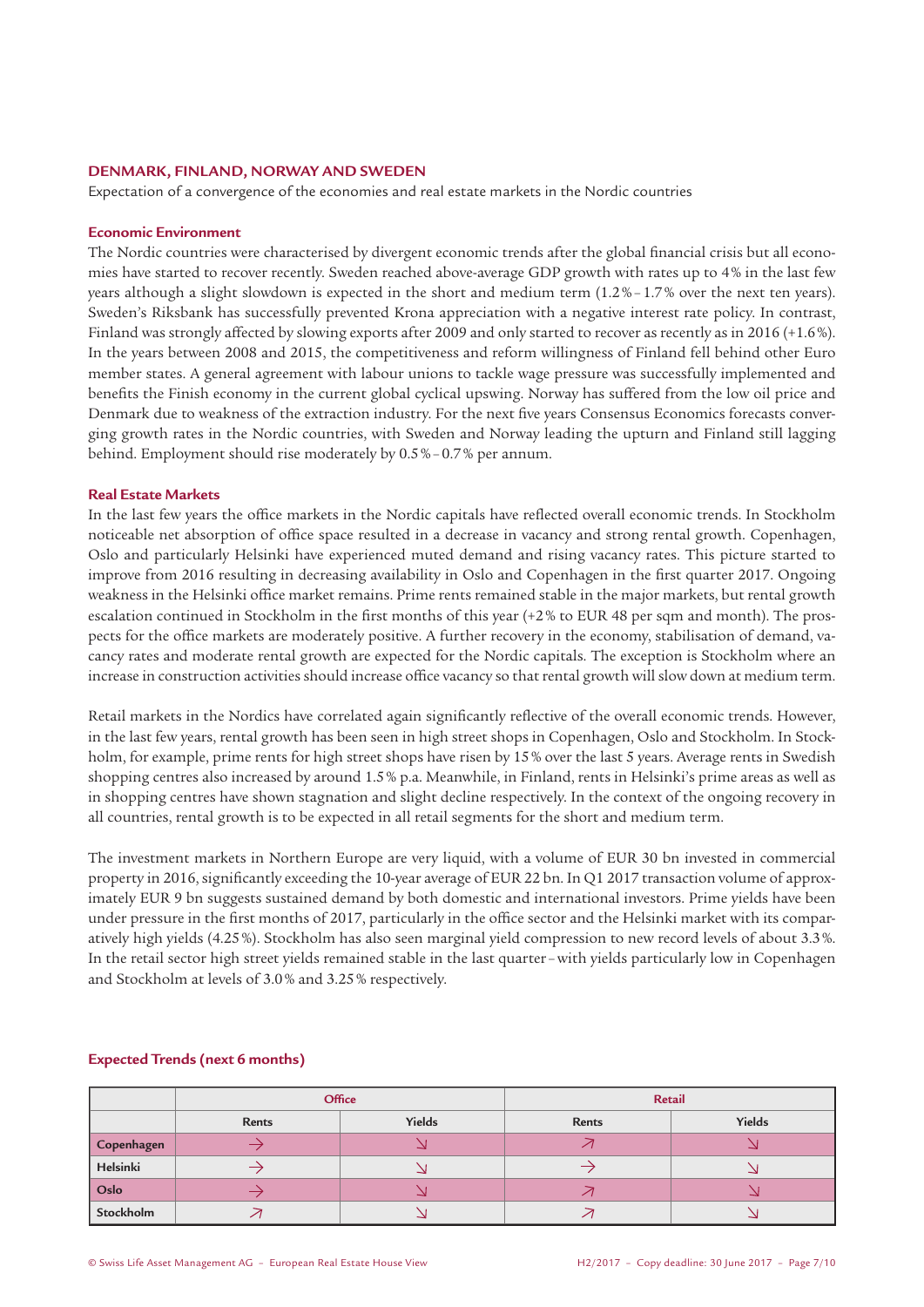# **CZECH REPUBLIC, HUNGARY AND POLAND**

The cyclical hot spot but diverse real estate markets

#### **Economic Environment**

Economic momentum is exceptionally strong due to low interest rates, strong foreign demand and wage growth. We expect the following average growth rates over the next ten years: Czech Republic: 1.9%–2.4%; Hungary: 1.8%–2.3%; and Poland: 2.5%–3.0%. The Czech Republic economy is particularly exposed to overheating risk and the start of a monetary policy tightening cycle which already seems likely this year. All countries have their own domestic political challenges which may be the unwillingness to implement structural reforms. Once the global cyclical momentum moderates, unsolved problems in the domestic labour markets and banking systems will reappear.

# **Real Estate Markets**

Central Europe's property market has taken almost 10 years to recover from the financial crisis. After a bumper year in 2016, investment levels are within touching distance of their 2007 peak. Drawn by the region's growth prospects and attractive yields, investors pumped 40% more money into Central European real estate markets in 2016 than in 2015. This trend has continued in 2017.

The Budapest, Prague and Warsaw office markets have seen a significant increase in annual take-up since 2015 together with ongoing strong demand and letting activities in the first quarter of 2017. For Budapest and Prague the result has been a decline in vacancy rates which fell below 10% at the beginning of this year, in contrast to double-digit figures in 2015. Moderate growth in prime rents has also occurred. By contrast high levels of construction activity supported a high vacancy rate in Warsaw at approximately 15% in Q1 2017. Rents are still under pressure, declining by about 18% since 2012. Another 12% of current total stock is expected to complete within the next 3 years. Office vacancy in Warsaw is expected to increase further in the near term resulting in a sustained rental decline.

Poland is the region's biggest office market. It is expected to benefit from the positive outlook on economic growth within Europe. The combination of a well-educated workforce and relatively low wages means it is also well placed to benefit from macro trends. For example, the rise of e-commerce has led big firms like Amazon and Zalando to build distribution centres in Poland. The outsourcing drive of international companies will also positively impact the office market. Budapest has seen a recovery in its office market after experiencing 23% vacancy and only very limited supply in 2010–2014. The vacancy is now at 8% and a pipeline of around 37'000 sqm is recorded for 2017. Demand is driven by outsourcing and it is important that new buildings are of good quality. With the recovery, rents have increased and further growth is anticipated in the short-term, but with high building starts limiting growth expectations in medium-term. The same development trend holds true for Prague.

A significant increase in consumer spending has supported the retail market over the last 3 years. Prague in particular has also benefited from growing inbound tourism as source of retail spending. In all capitals, prime rents for retail space in the pedestrian areas increased by an average of 5% in 2015 and 2016. Positive economic prospects suggest that rents in the top locations will continue to improve in 2017 as well as in the medium term.

The investment markets in CEE have gained liquidity in 2016 reaching a level of EUR 10 bn, double the 10-year average of EUR 5 bn. Yields in Central Europe declined sharply in 2016, in line with the general trend in Europe –particularly in the retail sector. Prime yields for high street assets in Prague are remarkably low at approximately 3.25%, while levels in Budapest and Warsaw are significantly higher at about 5%. Doubts about the political stability of the country are likely to create a risk premium, particularly in Hungary.

|                 | Office          |  | Retail |        |  |
|-----------------|-----------------|--|--------|--------|--|
|                 | Yields<br>Rents |  | Rents  | Yields |  |
| <b>Warsaw</b>   |                 |  |        |        |  |
| <b>Budapest</b> |                 |  |        |        |  |
| <b>Prague</b>   |                 |  |        |        |  |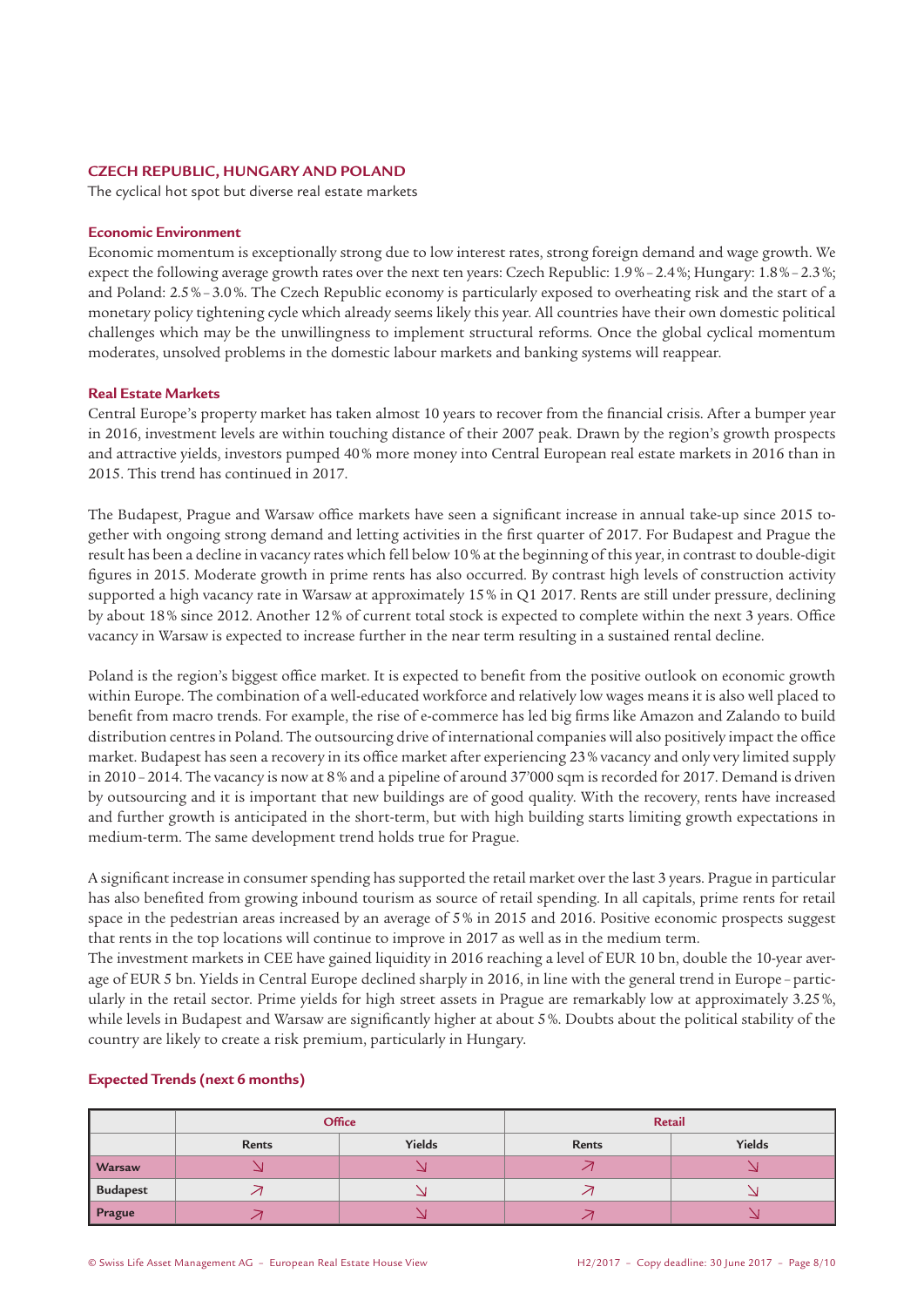# **ITALY, PORTUGAL AND SPAIN**

Highly dependent on central bank assistance

# **Economic Environment**

Italy, Spain and Portugal are the fundamentally weaker economies in the European Monetary Union. In response to the sovereign debt crisis, Portugal and Spain have achieved significant reform progress mainly in the form of lowering labour costs and opening domestic markets. Italy still lacks comparable reform willingness. In all countries, austerity fatigue threatens recent fiscal discipline. Yet the simultaneous global economic recovery and pent up demand in the domestic economies will ensure the return to positive real GDP growth over the medium term. We expect the following average growth rates over the next ten years: Italy: 0.7%–1.2%; Spain: 1.5%–2.0%; and Portugal: 1.0%–1.5%. Such growth rates exceed their current potential which would ensure a continued recovery of the labour market and easing deflationary risks. For all three economies, favourable financial conditions like a weak exchange rate and low refinancing costs for sovereign debtors remain indispensable. All three are the main beneficiaries of financial repression and ECB monetary policy.

#### **Real Estate Markets**

Spain is seeing the return of core investors especially in Madrid and Barcelona, the two strongest real estate markets in the country. Benefitting from the positive economic outlook, the occupier market is strengthening with the vacancy rate in prime CBD locations at 6.4% in Madrid and 3% in Barcelona. Prime office rents have been regularly increasing for three years at an average rate of 2% and are expected to increase further. This increase is partly due to the lack of grade A buildings that make quality properties very attractive to tenants. Retail properties have also posted strong performance as consumer spending has grown (+2% annual average in 2016). This is attributable to increasing inbound tourism flows (+25% of foreign visitors between 2013–2016) and increasing household disposable incomes (+4% annually 2014–2016). In office and retail properties, yields both decreased to 3.5% in Q1 2017. They are expected to remain stable as investors now expect rent growth to increase capital values.

Italy is sought after by foreign investors who represented 64% of the investment volume in Q1 2017. Foreign investors have focused on office and retail investments in the north-western Italy (70% of investment volume) and especially Milan as this region remains the economic heart of Italy. Consequently, prime office yields are decreasing and have reached 3.5% in Milan. Rome is less attractive to investors due to difficult economic conditions, lack of quality buildings and a changing legal environment. Rents remain flat and no increase is expected in the medium term as the vacancy rate remains high in prime CBD locations at 8.2% in Milan and 8.9% in Rome as of Q1 2017.

Portugal is rather a small investment market, especially for office properties, with total stock of 4.6 million sqm in Lisbon (Paris' stock is 54.8 million sqm) but is very active. The country, economically structured around its capital Lisbon, offers attractive prime yields at 4.75% in Lisbon and prime rents grew 3% per year since 2014. They are expected to keep rising in the medium term. Tourism is expanding with an 8% annual average increase of inbound visitors since 2014 that is supporting the hotel industry and retail sector.

|           | Office       |        | Retail |        |  |
|-----------|--------------|--------|--------|--------|--|
|           | <b>Rents</b> | Yields | Rents  | Yields |  |
| Madrid    |              |        |        | د      |  |
| Barcelona |              |        |        |        |  |
| Rome      |              |        |        |        |  |
| Milan     |              |        |        |        |  |
| Lisbon    |              |        |        |        |  |